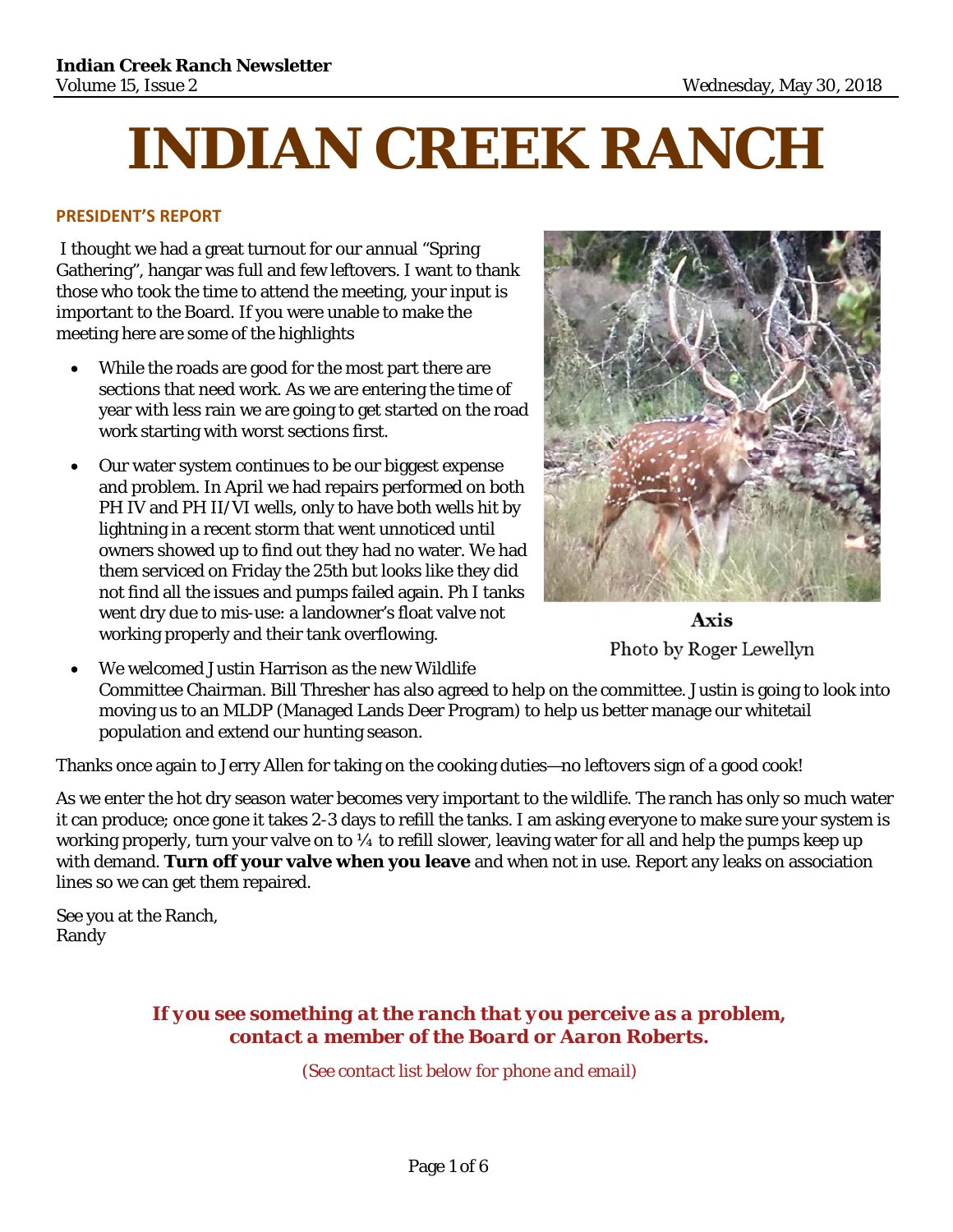

**Spotted Skunk** 

#### **VICE‐PRESIDENT'S REPORT**

I would like to express my appreciation for the great turnout at the spring meeting. The involvement of so many is what makes our Association great.

Jerry



Not much to report from a wildlife perspective as I've only been on the committee for a few short months. This first report intends to introduce myself to the ownership, and convey the committee's ideas to enhance our wildlife management practices.

I know the ranch has seen some good rain this spring and it's greener than I've ever seen it. That should translate to a healthy herd and a solid base for a good fawn survival rate. However, in traditional Texas style, it seems to be setting up for a long hot summer as we've already seen multiple days over 100 here in parts of Central Texas. We all need to be diligent in our supplemental feed and water programs in an effort to keep our herds healthy and thriving.



Opossum

From TPWD:

"Fawn survival depends primarily on habitat quality. Malnutrition and associated problems are probably responsible for poor fawn survival in much of the state. Dry conditions aggravate the problem of inadequate food. "Empty belly disease" is the most limiting factor on whitetails in Texas. Delayed breeding could cause fawns to be born late, which would be a disadvantage on ranges where food is scarce".

We have contacted our local TPWD Biologist, Ryan Schmidt, to talk with him about our wildlife management plan. Additionally, we have plans to meet him at ranch to give him a sense of the habitat, food/water sources, herd size, etc. He is excited to take a more active part in our management practices. Our hope is for him to provide guidance on ways to enhance our plan and the general health of our herd(s). We will also discuss the possibility of a Co-op MLDP (Managed Lands Deer Program) plan for ICR owners inclined to participate. For those not familiar with the MLDP program, follow this link:

https://tpwd.texas.gov/business/permits/land/wildlife\_management/mldp/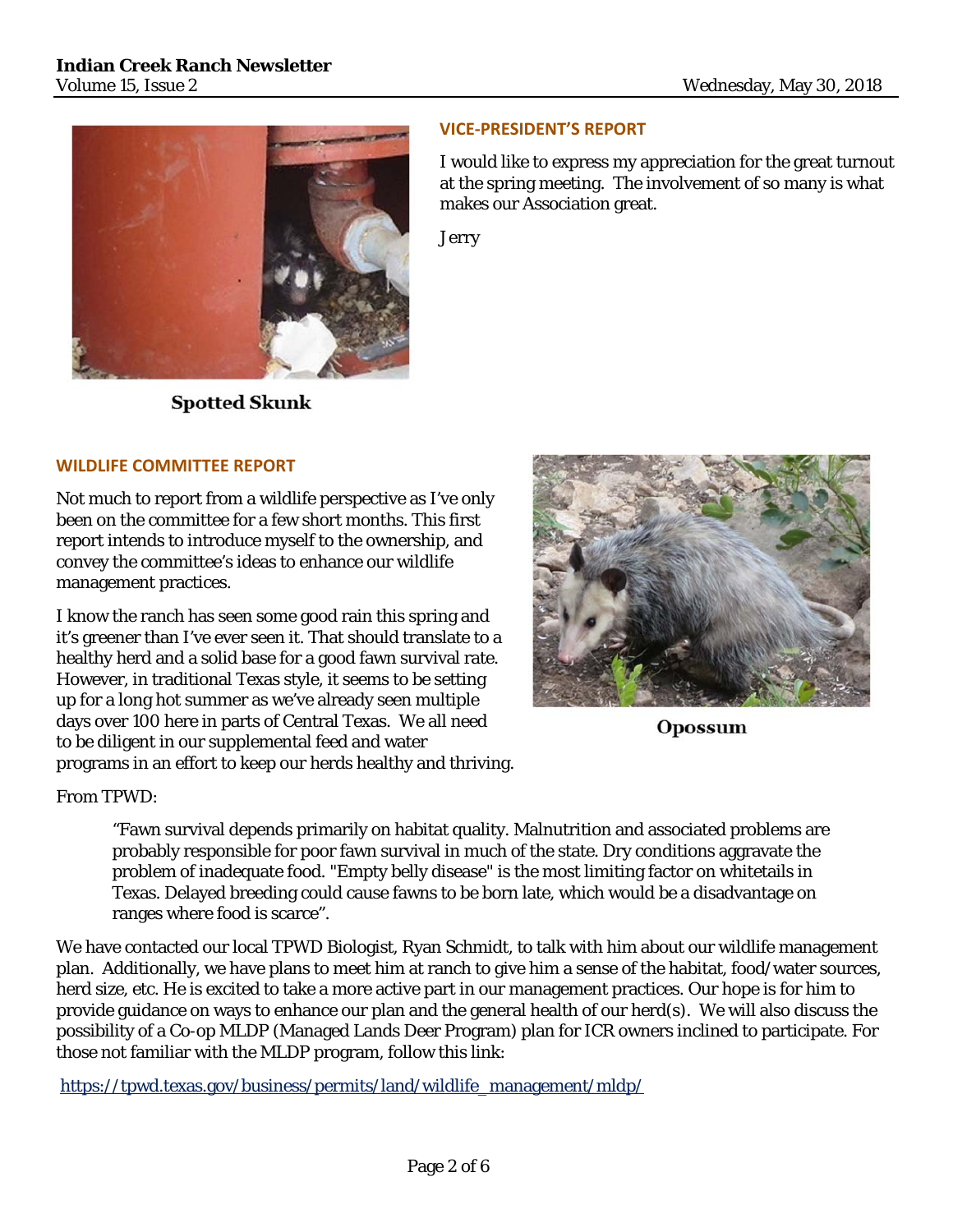

Axis Photo by Roger Lewellyn

The MLDP program, while a little more labor intensive, extends the whitetail hunting season, and utilizes MLDP tags (instead of your license), and those tags are considered proof of sex. The aim is similar to our management plan of striving to maintain a healthy whitetail population, and allowing the best genetic bucks to mature before harvest. We are still in the very early stages of this discussion, and if you have interest/concerns regarding the TPWD MLDP program, please email me at: jt1848@me.com.

Did you know? In the spring of 2002, ICR was re-stocked with 70 bucks, and 67 does imported from South Texas. The majority of the doe were believed to be pregnant, and natural fawning occurred in May/June of 2002? We have South Texas genes running around the ranch; it's my hope that we can let these

bucks mature, and continue to propagate. ICR has the potential to become one of the premier hunting properties in South Central Texas!

As it relates to our wildlife management program, I have reviewed the past harvest records, the spotlight survey route/methods, and our general wildlife management plan. While the methods used in past years were fantastic, I feel there are a couple changes that need be made to enhance our survey technique.

# *First spotlight survey this year will be completed on Saturday, July 7th.*

First, the committee will be spreading out the spotlight surveys. We feel that we can get a more accurate representation of our herd(s) by doing monthly surveys in July, August, and September. That will also allow the committee ample time to set harvest recommendations before Archery season starts in early October. The first survey will be completed on Saturday, July 7th. If you see us out there spotlighting that night, know that we are not poachers and please don't shoot! Additionally, the current survey route excludes all of Phase 1. We will look to potentially change that to include Phase 1. The committee is also looking to eliminate some of the "back tracking" that appears to have occurred in the past in the main portion of the ranch. This slight change allows for the entirety of the ranch to be surveyed and therefore makes our harvest recommendations more accurate.

Finally, be on the lookout for an "Incidental Deer Count" form to come out by email. These incidental counts are critical to accurately determining the Buck/Doe/Fawn ratios. My ask is that when you are out at the ranch this summer, if you see a buck, doe, or fawn, please keep a record of them. Elk incidentals would be tremendously helpful as well.

If anyone needs me for anything, would like to help out with the committee, or just wants to put in their two cents, please contact me at jt1848@me.com.

Looking forward to meeting with you all…Have a safe summer at the ranch!

Justin Harrison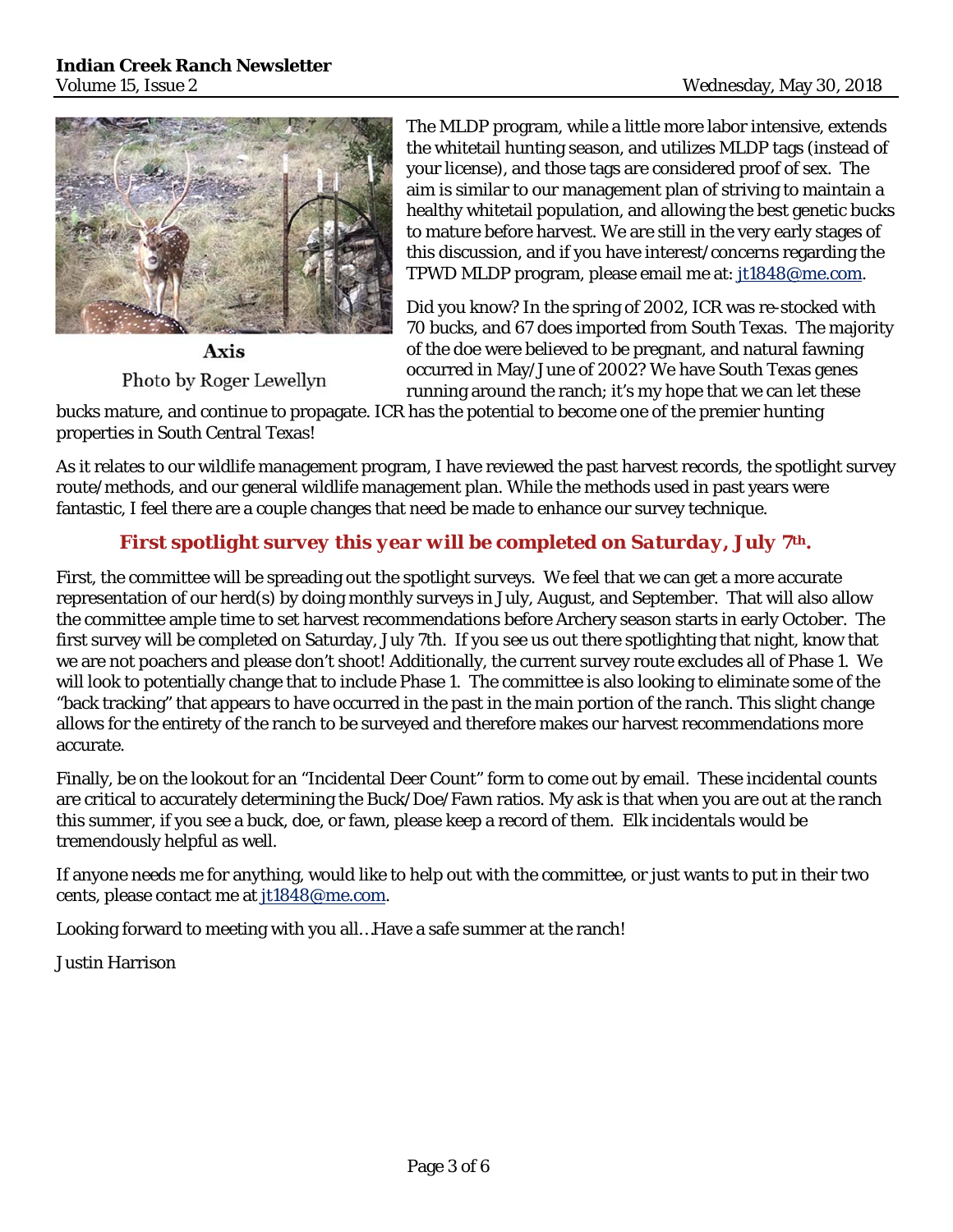

**Cooper's Hawk** 

#### **SECURITY AND WATER / ROAD COMMITTEE REPORT**

It seems that there is never a dull day out at the ranch.

Some may have noticed the variety of locks on the main gate. The primary broken lock has now been replaced. Thank you for your patience.

We have been in communication with the contractor who improved the Phase I road. Arrangements are being made to inspect the ranch roads and make significant improvements in the really rough spots. Hopefully our commute will be smoother soon.

# *Turn your main valve off when you are not at the ranch!*

Nobody in Phase I had water over the Memorial Day

holiday. Everyone can thank the landowner who left their valve open when they left. A leak happened at their storage tank and thousands of gallons of water simply poured out onto the ground.

Finally, we have ongoing electrical issues with the wells in Phase IV and the main road well which supplies Phases II and VI. For the latter we are supplying water from Phase VII, but Phase IV is totally dry at this time. Sorry for the inconvenience and thanks to those who reported the water problems. We are in contact with contractors and doing everything we can to get water restored to all properties as soon as possible.

Aaron

## **TREASURER'S / SECRETARY'S REPORT**

Almost all dues have now been received. Thank you. Only one landowner outstanding. Expenses on the ranch have been reasonable during the first quarter, the only large expenditures being the replacement of a pump in one of our tanks and final payment to Randy Wood for the hangar and tractor. Total donations were \$3,650 which covered two-thirds of the cost. Thank you for your generosity.

As mentioned at the spring meeting, our balance is sufficiently healthy for us to prioritize some much needed road work this year. Hopefully the rains will cooperate.



**Northern Bobwhite** 

Jo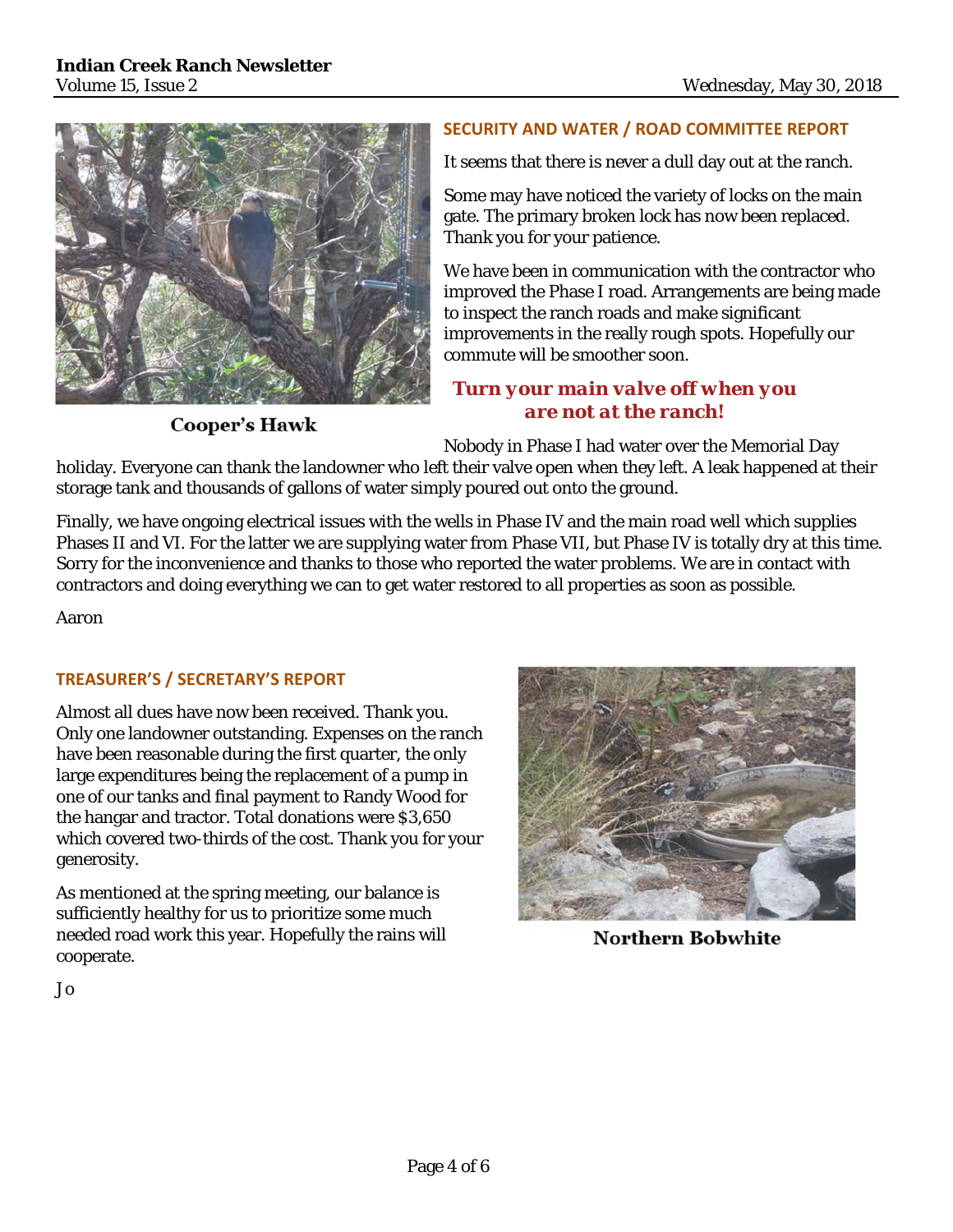#### Income and Expense Report - 2018

The Owners Association at Indian Creek

As of May 27, 2018

|                                                                 |                             |    | 2017        |      | 1Q 2018      |     | 2Q 2018     |    | 3Q 2018                  |     | 4Q 2018 |    | 2018 Total   |    | <b>Budget</b> |    | Remaining  |
|-----------------------------------------------------------------|-----------------------------|----|-------------|------|--------------|-----|-------------|----|--------------------------|-----|---------|----|--------------|----|---------------|----|------------|
| Balance brought forward from 2017:                              |                             |    |             |      | \$58.385.85  |     |             |    |                          |     |         |    |              |    |               |    |            |
| Income in $20181$                                               |                             |    |             |      |              |     |             |    |                          |     |         |    |              |    |               |    |            |
| <b>Annual Assessments</b>                                       |                             |    | \$34,433.39 |      | \$28,152.48  | -Ś  | 3.553.78    | Ŝ  |                          |     |         | S  | 31,706.26    | Ŝ  | 31.889.22 S   |    | 331.74     |
| Other Income                                                    |                             | Ś. | 2.725.00    | -Ŝ   | 724.85       | - Ś | 200.00      | -S | $\blacksquare$           | \$  | $\sim$  | Ś. | 924.85       | Ś  |               | Ś  |            |
|                                                                 | Total Income \$ 37,158.39   |    |             |      | \$28.877.33  | Ŝ   | 3,753.78 \$ |    |                          | \$  |         | Ś  | 32,631.11    | s  | 31,889.22 \$  |    | 331.74     |
| Expenses in $2018^{2,3}$                                        |                             |    |             |      |              |     |             |    |                          |     |         |    |              |    |               |    |            |
| Road Work                                                       |                             | Ś  | 2.125.00    | - \$ |              | S   |             | \$ |                          |     |         | Ś  |              | Ś  | 16.000.00     | Ś  | 16,000.00  |
| Water System Maintenance                                        |                             | Ś  | 339.71      | -S   | 554.28       | Ŝ   |             | Ś  |                          | \$. |         | Ś  | 554.28       | Ŝ  | 4.000.00      | S  | 3,445.72   |
| Water System Reserve <sup>4</sup>                               |                             | Ś  | 5,379.93    | -\$  |              | Ś   | 1,986.66    | S  |                          |     |         | \$ | 1,986.66     | Ŝ  | 20,000.00     | .S | 18,013.34  |
| Wildlife Biologist                                              |                             |    |             | Ś    |              |     |             |    | $\overline{\phantom{a}}$ | Ś   | ۰       |    |              |    |               | Ś  |            |
| <b>Electric Bills</b>                                           |                             |    | 3,208.51    | Ś    | 853.12       | -S  | 558.31      | S  |                          |     |         |    | 1,411.43     |    | 3,500.00      | -S | 2,088.57   |
| <b>Annual Meeting</b>                                           |                             |    | 360.36 S    |      |              | Ŝ   |             |    | ٠                        |     |         |    |              |    | 500.00        | S  | 500.00     |
| Grounds Maintenance                                             |                             |    | 264.14      | -Ś   | $(85.20)$ \$ |     |             |    | ÷.                       |     |         |    | $(85.20)$ \$ |    | 500.00        | -S | 585.20     |
| <b>Property Taxes</b>                                           |                             |    | 812.57      | - \$ |              | Ś   |             |    |                          |     |         |    |              | Š. | 700.00        | -Ś | 700.00     |
| <b>Administrative Expenses</b>                                  |                             |    | 1,110.00    | Ŝ    | 6.59         | Ŝ   | 656.25      | Ś  | ÷,                       | Ś   |         |    | 662.84       | .S | 2,000.00      | -S | 1,337.16   |
| <b>Attorney Fees</b>                                            |                             |    |             |      |              |     |             |    |                          |     |         |    |              | Ś  | 400.00        | -S | 400.00     |
| Hangar/Tractor                                                  |                             |    | 1,476.76    | Ś    | ٠            |     | 2,750.00    | Ŝ  | ٠                        | \$  |         |    | 2,750.00     |    |               | S  | (2,750.00) |
| <b>General Reserve</b>                                          |                             | Ś  | 1,375.00    | Ŝ    |              |     |             |    |                          | Ś   |         |    |              |    | 2,000.00      | S  | 2,000.00   |
|                                                                 | Total Expenses \$ 16,451.98 |    |             | \$   | 1,328.79     |     | 5,951.22    | Ś  |                          | Ś   |         |    | 7,280.01     | Ś  | 49.600.00     | Ś  | 42,319.99  |
| <b>Current Balance:</b>                                         |                             |    |             |      |              |     |             |    |                          |     |         |    | 83.736.95    |    |               |    |            |
| <b>Emergency Reserve</b>                                        |                             |    |             |      |              |     |             |    |                          |     |         |    | (28,000.00)  |    |               |    |            |
| Amount Still Available for Current Year (with dues received)    |                             |    |             |      |              |     |             |    |                          |     |         | Ś. | 55,736.95    |    |               |    |            |
| Amount Available in Total for Current Year (with dues expected) |                             |    |             |      |              |     |             |    |                          |     |         |    |              | \$ | 62,275.07     |    |            |

 $^{-1}$  Income is considered received when it is deposited in the ICR bank account.

 $2$  Expenses for labor, e.g., well services or road work, are accrued in the month the work was performed.

<sup>3</sup> Expenses incurred and submitted for reimbursement by Owners, e.g., plumbing supplies, annual meeting expenses, administrative expenses, are considered incurred upon acceptance of invoices/receipts by the Treasurer.

 $4$  Water reserve includes replacement items for wells, i.e., bladders, pressure tanks & pressure pumps.

#### **ADVERTISEMENTS**

If you would like to sell your property I may be interested in buying it. I am not an investor. I am 46 year old married with two little kids who recently developed a bad case of seller's remorse. My budget is approximately \$200k. Please call me at (512)826-6754.

Collier Hinson